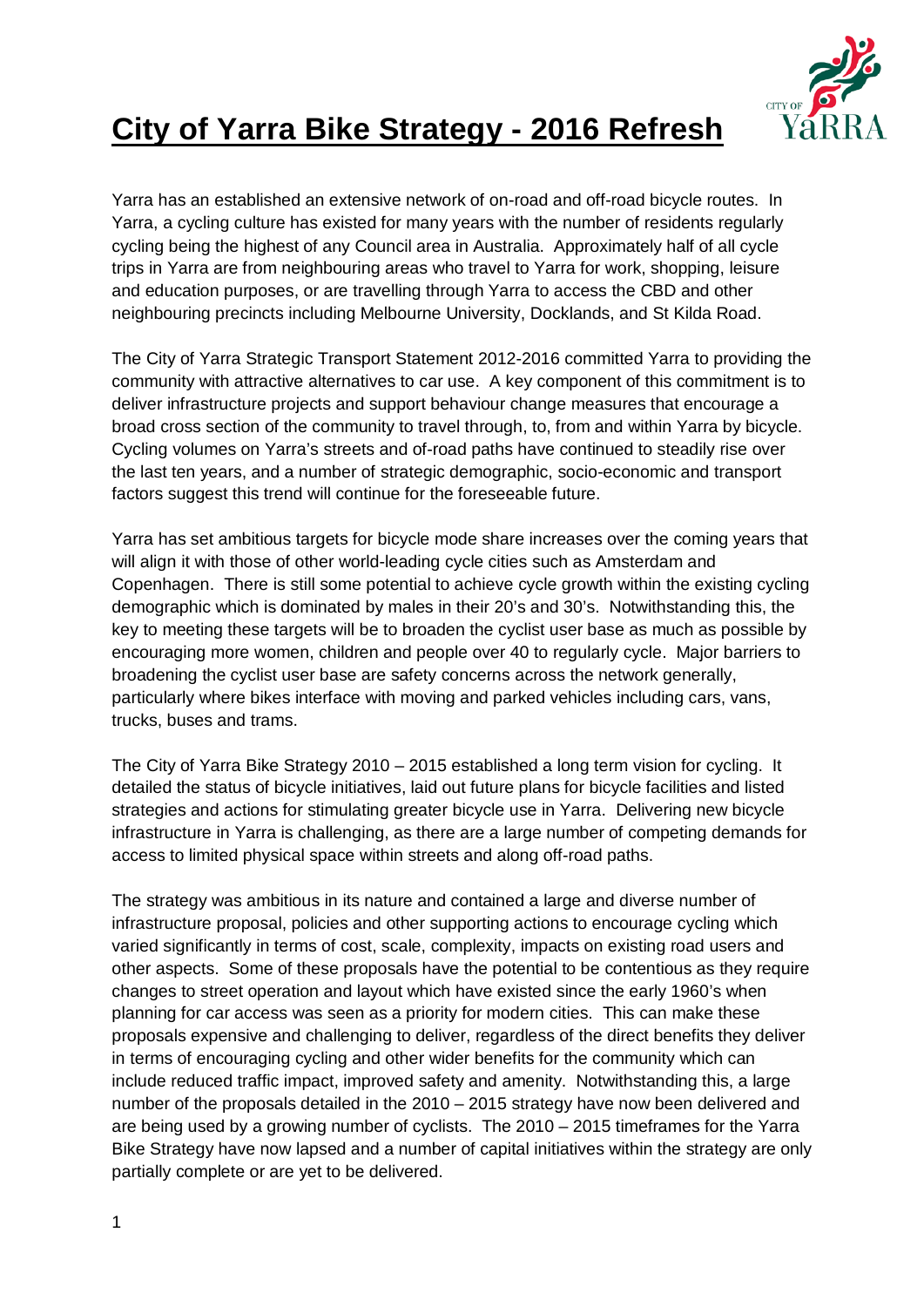The Yarra Bike Strategy Refresh for 2016 reconsiders and prioritises these partially completed and yet to be delivered initiatives to establish a post 2015 bike project program. The Refresh also identifies a number of new proposals or changes to existing projects that respond to specific opportunities or transport needs that have emerged since the 2010 Yarra Bike Strategy was adopted. As part of this process, the appropriateness of a number of ongoing behaviour change actions has also been reviewed to ensure that officer time is focused on undertaking the most effective activities.

The City of Yarra Bike Strategy 2016 Refresh is an addendum to the original 2010 – 2015 strategy and should be read in conjunction with it. The following tables list the Bike Strategy Refresh projects and programs to be delivered over the next five years under each of the eleven Strategies as detailed in the 2010 – 2015 strategy. Each action has been assigned a level of relative Council priority following a consultation process with stakeholders and Council officers. The assigned level of priority will be one input into decision making by Council as it allocates available officer time and capital resources in each budget year.

The Plan provided at Appendix B provides the spatial context for the actions listed in this Refresh across Yarra.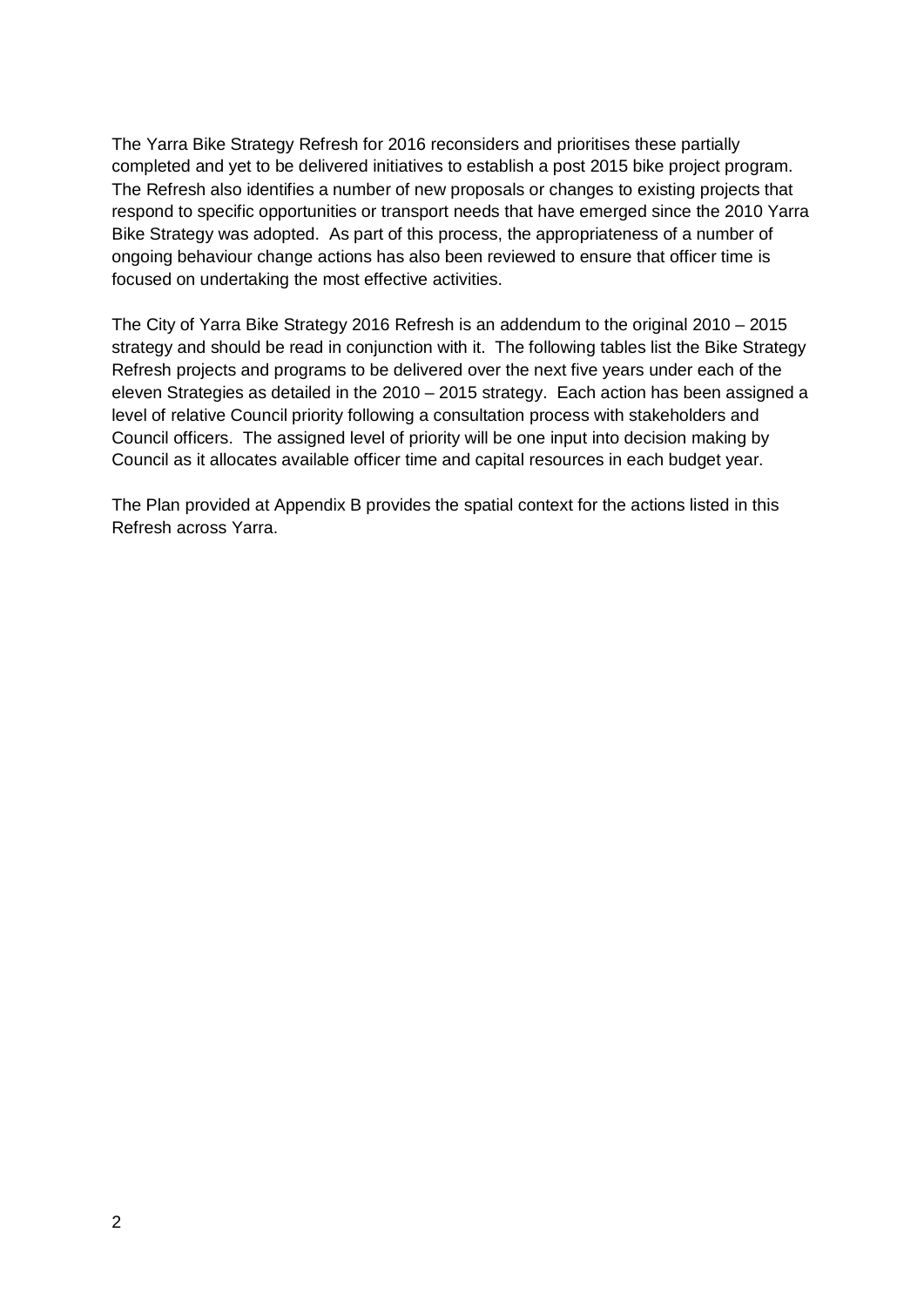## **Strategy 1 – Better On-Road Bicycle Network**

| No.              | Location                                                                 | Project                                                                                                                                                                       | Priority                                                              | <b>Council Cost</b><br>Responsibility (if<br>not Council) |
|------------------|--------------------------------------------------------------------------|-------------------------------------------------------------------------------------------------------------------------------------------------------------------------------|-----------------------------------------------------------------------|-----------------------------------------------------------|
| 1.1a             | <b>Wellington St</b><br>(Gipps St to Johnston<br>St)                     | Install a Copenhagen<br>bike lane by removing<br>parking on one side of<br>the street                                                                                         | * * * * *                                                             | \$1,200,000                                               |
| 1.1 <sub>b</sub> | <b>Wellington St</b><br>(Johnston St to<br>Alexandra Pde)                | Install 'Keep Clear'<br>linemarking at<br>intersections to improve<br>safety and visibility of<br>cyclists                                                                    | * * * * *                                                             | \$15,000                                                  |
| 1.2              | Johnston St/Nicholson<br>St Intersection,<br>Abbotsford                  | Provide a northbound<br>bike lane at the traffic<br>signals                                                                                                                   | $\star$<br>$\bigstar$<br>$\star$                                      | \$50,000                                                  |
| 1.3a             | <b>Richmond East-West</b><br>(Elizabeth St)                              | Create a fully separated<br>Copenhagen bike lane<br>on Elizabeth St by<br>removing parking on<br>one side of the street                                                       | ★★<br><b>VicRoads</b><br>Strategic<br><b>Cycling Corridor</b>         | \$1,000,000                                               |
| 1.3 <sub>b</sub> | <b>Richmond East-West</b><br>(Elizabeth/Baker/Church<br>St Intersection) | At the Baker/Elizabeth/<br><b>Church St intersection</b><br>install bike head start<br>signal and reconfigure<br>the intersection layout<br>to improve approach<br>bike lanes | ★★<br><b>VicRoads</b><br>Strategic<br><b>Cycling Corridor</b>         | \$150,000                                                 |
| 1.3 <sub>c</sub> | <b>Richmond East-West</b><br>(Baker St)                                  | Remove existing<br>sharrows and parking<br>on one side of the<br>street to provide bike<br>lanes in each direction                                                            | ★ ★<br><b>VicRoads</b><br>Strategic<br><b>Cycling Corridor</b>        | \$40,000                                                  |
| 1.3d             | <b>Richmond East-West</b><br>(Hollick St/Coles Ter)                      | Convert Coles Ter to a<br>shared space to provide<br>access to Victoria<br>Gardens precinct<br>including upgrades the<br>bluestone laneway<br>surface                         | $\bigstar$<br><b>VicRoads</b><br>Strategic<br><b>Cycling Corridor</b> | \$300,000                                                 |
| 1.3d             | <b>Richmond East-West</b><br>Victoria St (Johnson St<br>to Yarra River)  | Provide a continuous<br>bike lane                                                                                                                                             | ★ ★ ★<br><b>VicRoads</b><br>Strategic<br><b>Cycling Corridor</b>      |                                                           |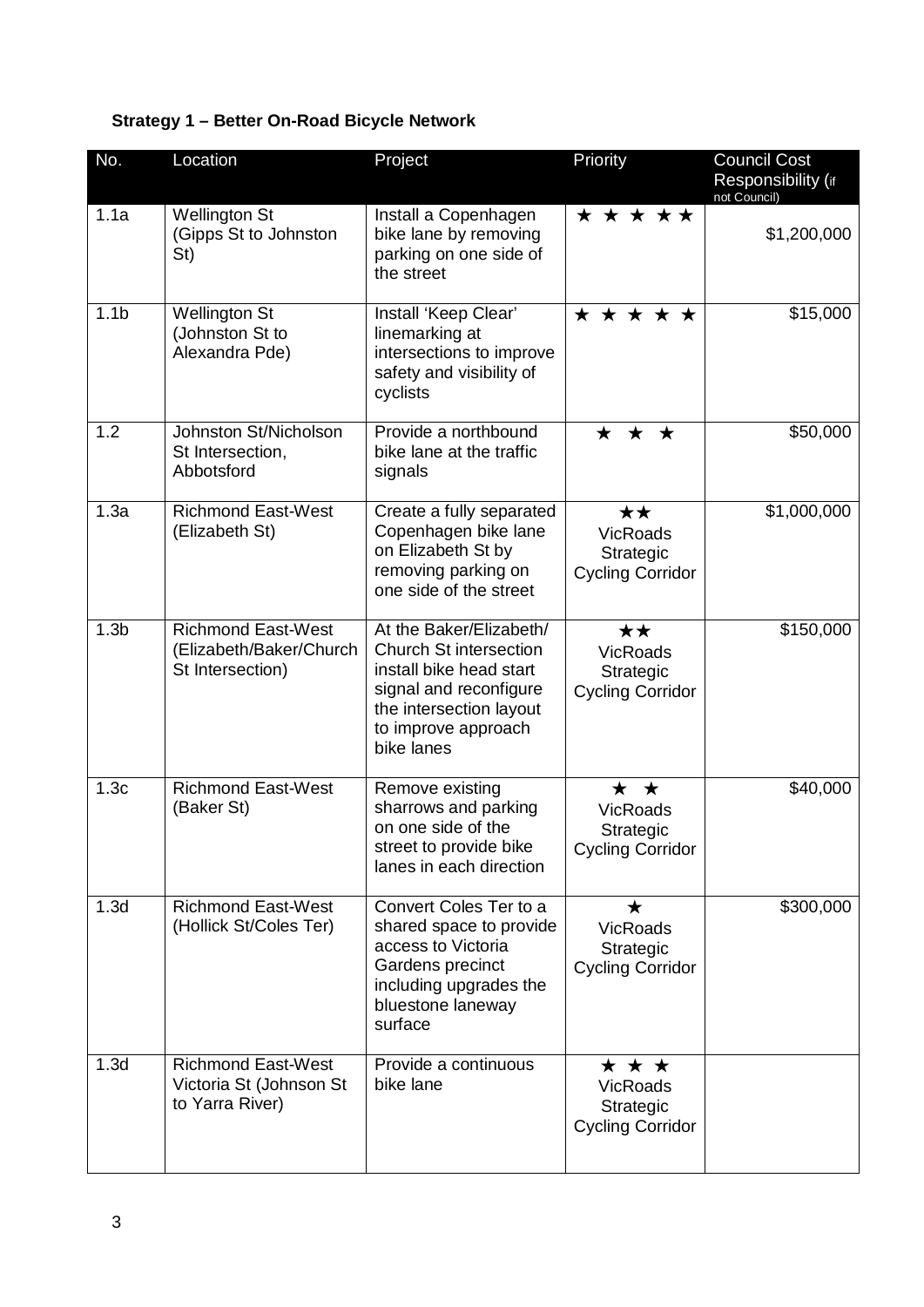| No.              | Location                                                       | Project                                                                                                                                             | Priority                                                           | <b>Council Cost</b><br>Responsibility (if<br>not Council)                               |
|------------------|----------------------------------------------------------------|-----------------------------------------------------------------------------------------------------------------------------------------------------|--------------------------------------------------------------------|-----------------------------------------------------------------------------------------|
| 1.4a             | Heidelberg Rd                                                  | Upgrade narrow<br>advisory kerb side lane<br>and deliver a<br>continuous bike lane<br>(by removing parking<br>and/or a traffic lane in<br>sections) | * * *<br><b>VicRoads</b><br>Strategic<br><b>Cycling Corridor</b>   | VicRoads or<br><b>State</b><br>Government<br>funding required                           |
| 1.4 <sub>b</sub> | Queens Pde (Napier St<br>to Heidelberg Rd)                     | Upgrade narrow<br>advisory kerb side lane<br>and deliver a<br>continuous bike lane by<br>removing parking<br>and/or a traffic lane in<br>sections   | * * * *<br><b>VicRoads</b><br>Strategic<br><b>Cycling Corridor</b> | VicRoads or<br><b>State</b><br>Government<br>funding required                           |
| 1.5a             | Brunswick St south of<br>Alexandra Pde                         | Upgrade existing bike<br>lane as part of tram<br>stop upgrades                                                                                      | * * *<br><b>VicRoads</b><br>Strategic<br><b>Cycling Corridor</b>   | Joint funding with<br><b>Yarra Trams</b><br>required<br>Yarra contribution<br>\$400,000 |
| 1.5 <sub>b</sub> | <b>Brunswick St/St</b><br>Georges Rd north of<br>Alexandra Pde | Install bike head starts<br>at the Holden and<br>Scotchmer St traffic<br>signals                                                                    | $\star$                                                            | VicRoads or<br><b>State</b><br>Government<br>funding required                           |
| 1.6              | <b>Burnley St</b>                                              | Upgrade existing bike<br>lane with green paint                                                                                                      | * * *                                                              | VicRoads or<br><b>State</b><br>Government<br>funding required                           |
| 1.7a             | Gipps St west of Hoddle<br>St                                  | Install buffered bike<br>lanes west of Hoddle St                                                                                                    | * * * * *                                                          | \$50,000                                                                                |
| 1.7 <sub>b</sub> | Gipps St east of Hoddle<br>St                                  | Install buffered bike<br>lanes east of Hoddle St                                                                                                    | $\overline{\star\star\star}$                                       | \$50,000                                                                                |
| 1.7c             | Gipps/Hoddle St<br>intersection<br>reconfiguration             | Provide a bike lane on<br>the western leg of the<br>Hoddle St intersection<br>by removing the turning<br>lane from the<br>intersection              | * * * * *                                                          | \$40,000                                                                                |
| 1.7d             | Gipps at Hoddle St and<br>Nicholson St                         | Install bike head starts<br>at the signalised<br>intersections                                                                                      | $\star$                                                            | \$40,000                                                                                |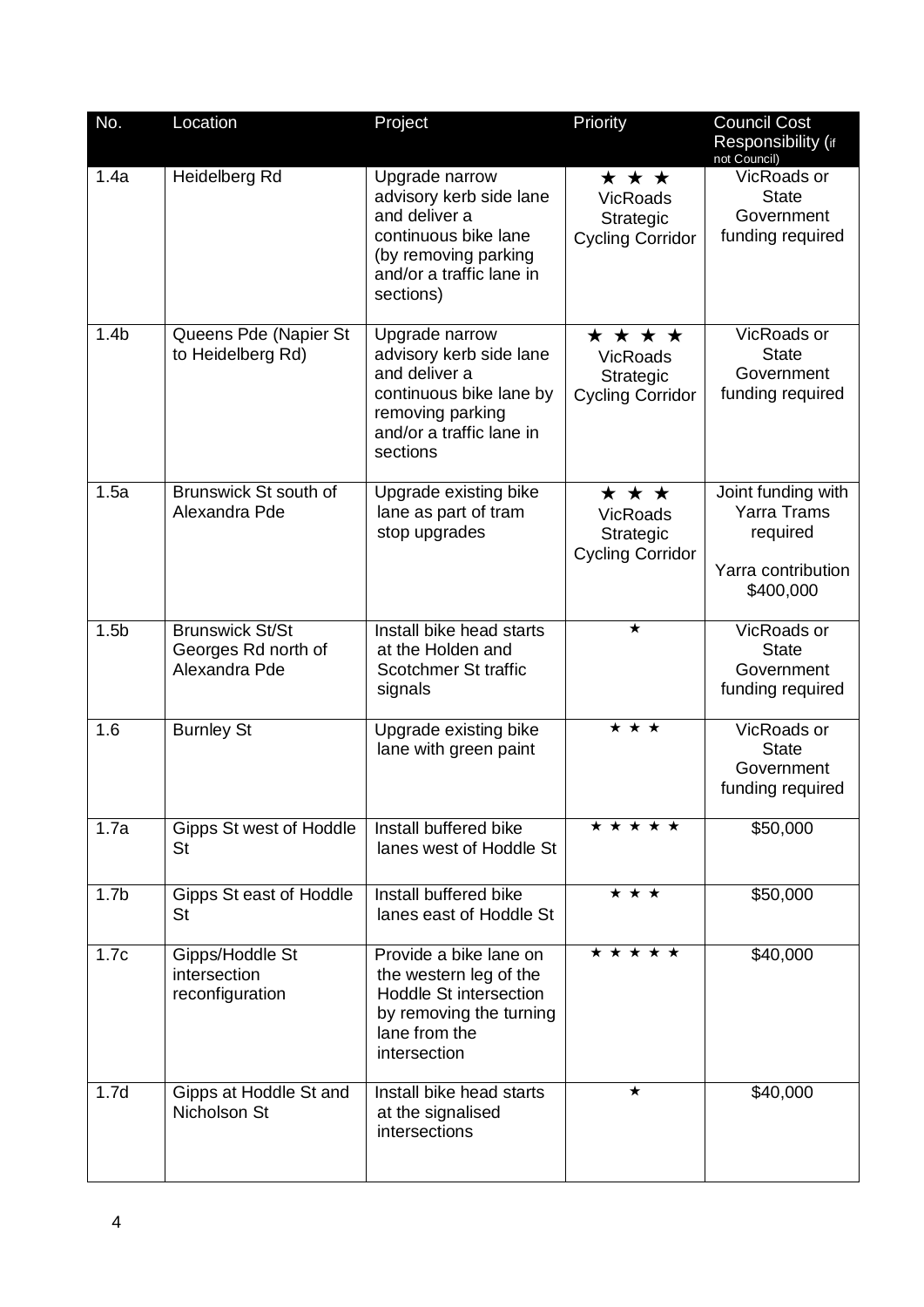| No.               | Location                                                                                            | Project                                                                                                                   | Priority  | <b>Council Cost</b><br>Responsibility (if<br>not Council)     |
|-------------------|-----------------------------------------------------------------------------------------------------|---------------------------------------------------------------------------------------------------------------------------|-----------|---------------------------------------------------------------|
| 1.7e              | Gipps St/Main Yarra<br>Trail ramp connection                                                        | Improve the connection<br>to the proposed Gipps<br>St bridge ramp (Victoria<br>Cres to river)                             | * * * * * | \$20,000                                                      |
| 1.8               | Rathdowne St at<br><b>Princess St intersection</b>                                                  | Improve southbound<br>bike lane at the<br>intersection                                                                    | * * *     | \$50,000                                                      |
| 1.9a              | <b>Capital City Trail</b><br>(priority road crossings<br>at Brunswick St North<br>and Amess St)     | Install new priority<br>crossing to give<br>pedestrians and cyclists<br>priority                                          | * * * * * | \$210,000                                                     |
| 1.9 <sub>b</sub>  | <b>Capital City Trail</b><br>(signalised road<br>crossings at Brunswick,<br>Nicholson and Lygon st) | Upgrade signalised<br>intersections to provide<br>improved crossing<br>capacity and to reduce<br>pedestrian conflict      | * * * *   | \$150,000                                                     |
| 1.10a             | South Yarra Railway<br>Route (Green St)                                                             | Upgrade Green St and<br>Railway PI to improve<br>bike facilities                                                          | $\star$   | \$30,000                                                      |
| 1.10 <sub>b</sub> | South Yarra Railway<br>Route (Green St<br>underpass)                                                | Reconfigure Green St<br>rail underpass to cater<br>for bikes                                                              | $\star$   | \$150,000<br><b>VicTrack</b>                                  |
| 1.11a             | Church St north of<br>Victoria St                                                                   | Upgrade existing and<br>install new bike lanes at<br>Victoria St intersection<br>with new green paint at<br>intersections | * *       | \$50,000                                                      |
| 1.11b             | Church St south of<br>Victoria St                                                                   | Install green paint at<br>conflict locations                                                                              | * * *     | VicRoads or<br><b>State</b><br>Government<br>funding required |
| 1.11c             | Church St (Swan St to<br><b>Yarra River</b>                                                         | Install anti dooring<br>measures                                                                                          | * * *     | VicRoads or<br><b>State</b><br>Government<br>funding required |
| 1.12a             | Linear Park Trail (Alfred<br>Cr and Scotchmer St)                                                   | Install new priority<br>crossing at Alfred Cr<br>and Scotchmer St to<br>give pedestrians and<br>cyclists priority         | * * * *   | \$180,000                                                     |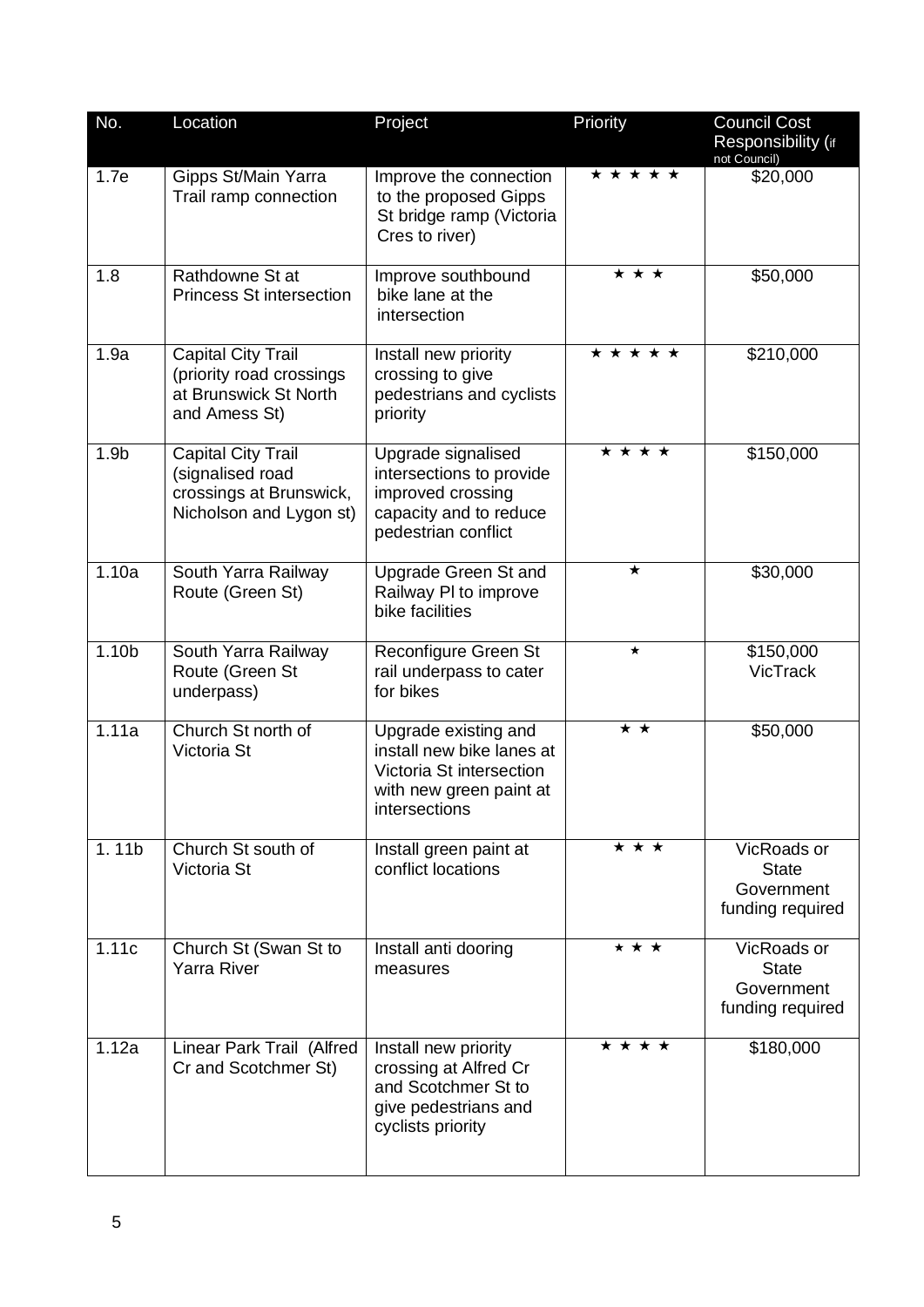| No.               | Location                                                                                                  | Project                                                                                                                       | Priority                     | <b>Council Cost</b><br>Responsibility (if<br>not Council)     |
|-------------------|-----------------------------------------------------------------------------------------------------------|-------------------------------------------------------------------------------------------------------------------------------|------------------------------|---------------------------------------------------------------|
| 1.12 <sub>b</sub> | <b>Linear Park Trail</b><br>(Queens Pde/Napier St)                                                        | Improve the Queens<br>Pde/Napier St<br>intersection for bikes                                                                 | * * * *                      | VicRoads or<br><b>State</b><br>Government<br>funding required |
| 1.12c             | Napier/Gertrude St<br>intersection                                                                        | Upgrade signals to aid<br>cyclists crossing<br>Gertrude St                                                                    | ★★                           | \$150,000                                                     |
| 1.13a             | Gertrude St (Smith St to<br>Nicholson St)                                                                 | Cut back kerb<br>extensions, put in<br>threshold treatments,<br>widen footpaths to<br>improve the<br>environment for cyclists | * * *                        | \$500,000                                                     |
| 1.13 <sub>b</sub> | Gertrude St at Smith St<br>and Nicholson St                                                               | Install advanced bike<br>lanterns                                                                                             | $\star$                      | \$40,000                                                      |
| 1.14              | North Fitzroy Route:<br>Pigdon St/ Scotchmer<br>St/ Michael St                                            | Provide sharrows mid-<br>block and at<br>roundabout.<br>Provide dooring buffer<br>on Michael St.                              | $\overline{\star\star\star}$ | \$50,000                                                      |
| 1.15              | Lennox St (Victoria St to<br>Highett St)                                                                  | Add additional sharrows                                                                                                       | * *                          | \$5,000                                                       |
| 1.16              | Moor/Stanley St<br>Corridor                                                                               | Install bike sharrows<br>and contra flow lane                                                                                 | * * *                        | \$40,000                                                      |
| 1.17              | South Richmond to<br>Burnley rail corridor<br>route - Railway Cres,<br>Adolph St, Lesney St,<br>Madden Gr | Install bike sharrows,<br>breaks in the median<br>and a contra flow lane                                                      | <b>* * * *</b>               | \$100,000                                                     |
| 1.218             | Kerr/Easey/Truro St<br>Corridor                                                                           | Install new 'Toucan'<br>signals and bike<br>sharrows                                                                          | * *                          | \$40,000                                                      |
| 1.19              | Strategic municipal<br>corridors (see appendix<br>A)                                                      | <b>Work with State</b><br>Government to deliver<br>its Strategic Cycling<br>Corridors along the<br>following roads:           |                              | VicRoads or<br><b>State</b><br>Government<br>funding required |
|                   | St Kilda to Clifton Hill<br>(Khaki)                                                                       | <b>Church St Corridor</b>                                                                                                     | * * *                        |                                                               |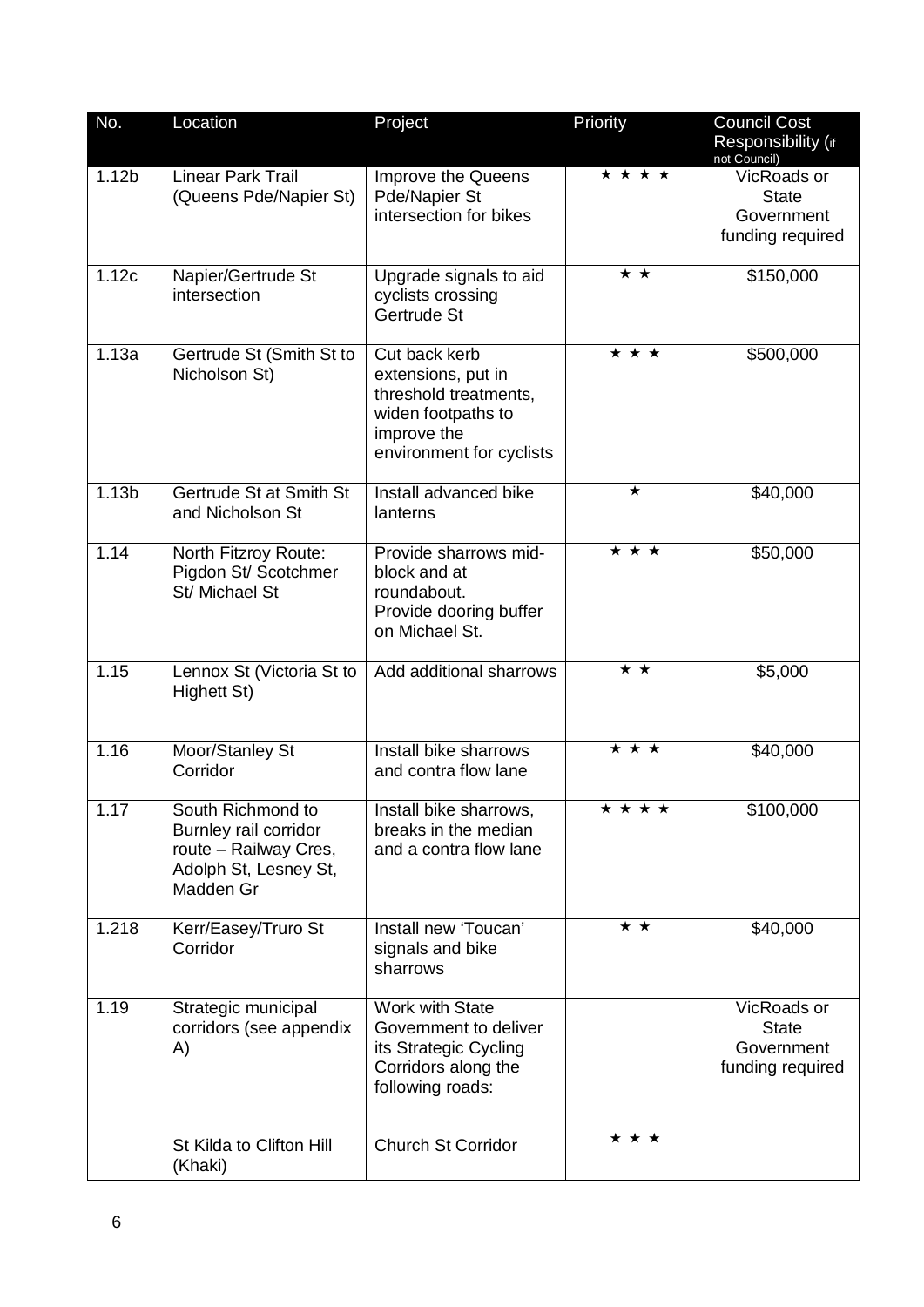| No. | Location                                   | Project                                                      | Priority        | <b>Council Cost</b><br>Responsibility (if<br>not Council) |
|-----|--------------------------------------------|--------------------------------------------------------------|-----------------|-----------------------------------------------------------|
|     | Ivanhoe to CBD (Blue)                      | <b>Wellington St/Queens</b><br>Pde/Heidelberg Rd<br>Corridor | * * * * *       |                                                           |
|     | Canterbury to CBD<br>(Aqua)                | <b>Bridge Rd Corridor</b>                                    | * * *           |                                                           |
|     | Box Hill to<br>CBD(Orange)                 | Elizabeth St/Baker<br>St/Victoria St Corridor                | * * * *         |                                                           |
|     | Rathdowne St to Yarra<br>River (Yellow)    | <b>Rathdowne St</b>                                          | $\star$         |                                                           |
|     | Main Yarra Trail (Red)                     | Gipps St steps to<br><b>Fairfield Pipe Bridge</b>            | $\star$ $\star$ |                                                           |
|     | Northbank/Gardiners Ck<br>Corridor (Green) | MYT from Hoddle St to<br><b>Gardiners Ck</b>                 | * *             |                                                           |
|     | <b>Anniversary Trail</b><br>(Purple)       | <b>Chandler Hwy</b>                                          | * *             |                                                           |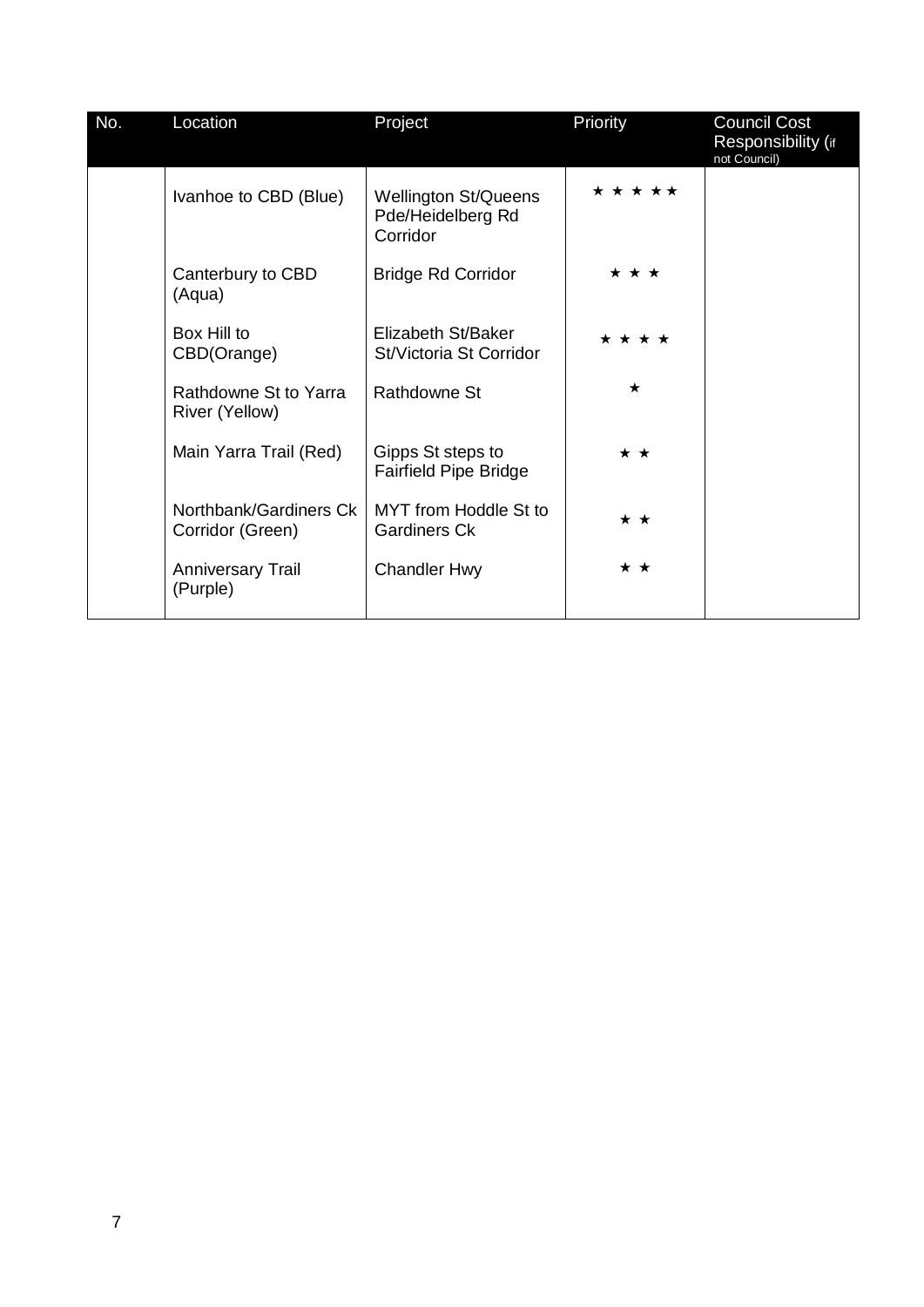## **Strategy 2 – Better local streets for cycling**

| No. | Location           | Project                                                                                                                                                                                                                                                                                                                                             | Priority  |
|-----|--------------------|-----------------------------------------------------------------------------------------------------------------------------------------------------------------------------------------------------------------------------------------------------------------------------------------------------------------------------------------------------|-----------|
| 2.0 | Whole municipality | Ramp/cut-through access through all road<br>closures where feasible (as part of LATM's)                                                                                                                                                                                                                                                             | ★ ★ ★     |
| 2.1 | Whole municipality | Consider school bike access needs:<br>• As part of the LATM's process<br>• When working with schools as part of other<br>behaviour change initiatives<br>• In response to requests from schools for<br>responses to specific local area issues<br>• Working with VicRoads on its development<br>and implementation of its Transport<br>Network Plan | ★ ★ ★     |
| 2.2 | Whole municipality | Where appropriate install 'Bicycle Excepted'<br>Signs on One-Way streets allowing<br>contraflow cycling                                                                                                                                                                                                                                             | ★         |
| 2.3 | Whole municipality | Continue to increase the number of shared<br>zones                                                                                                                                                                                                                                                                                                  | ★         |
| 2.4 | Whole municipality | Investigate implementation a 30km/hr speed<br>limit trial in Yarra. If the evaluation is positive<br>expand the 30km/hr speed limit on to other<br>residential areas in Yarra                                                                                                                                                                       | * * * *   |
| 2.5 | Whole municipality | Install sharrows on local streets that provide<br>a bike route when re-sheeting                                                                                                                                                                                                                                                                     | * * * * * |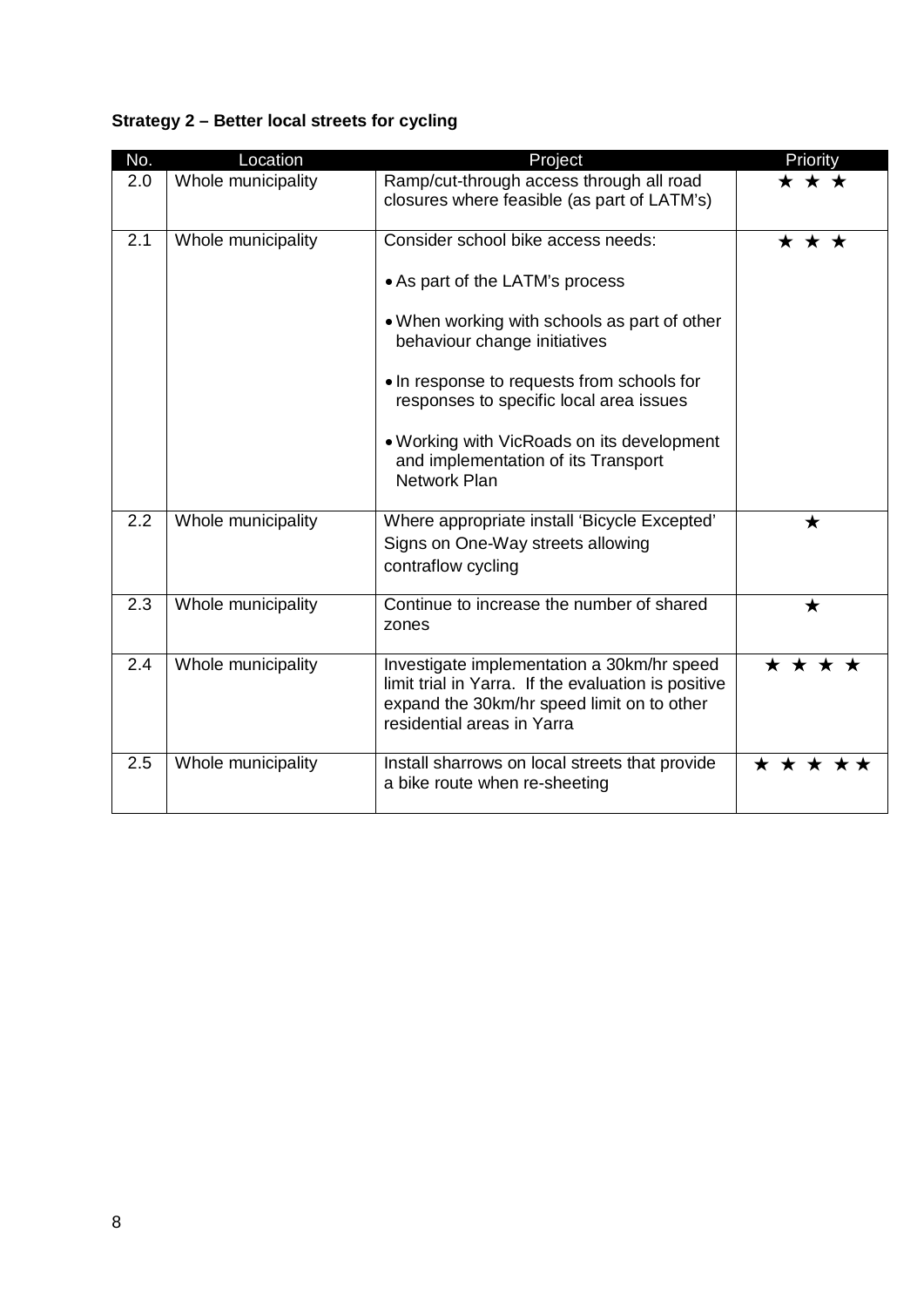## **Strategy 3 – Better Off-Road Bicycle Network**

| No.              | Location                                                                  | Project                                                                                                                                             | Priority  | Council                                 |
|------------------|---------------------------------------------------------------------------|-----------------------------------------------------------------------------------------------------------------------------------------------------|-----------|-----------------------------------------|
|                  |                                                                           |                                                                                                                                                     |           | Cost/responsibility<br>(if not Council) |
| 3.1a             | Main Yarra Trail<br>South access to<br><b>Gardiners Bridge</b>            | Construct ramps to access off-<br>road shared path and improve<br>junction with Gardiners Ck<br>bridge                                              | * * *     | \$120,000                               |
| 3.1 <sub>b</sub> | Main Yarra Trail<br>(Collingwood<br>Childrens Farm to<br>Gipps St Bridge) | Reconstruct existing shared<br>path to provide a wider shared<br>path, avoid flooding and steep<br>grades                                           | * * *     | \$350,000                               |
| 3.1 <sub>c</sub> | Main Yarra Trail<br>(Walmer St to<br>Victoria St)                         | Reconstruct the shared trail to<br>widen the path, provide better<br>sight lines and better grades                                                  | * * *     | \$400,000                               |
| 3.1 <sub>d</sub> | Main Yarra Trail<br><b>Gipps St Steps</b>                                 | Construct a new ramp at Gipps<br>St to allow cyclists to ride from<br>the Main Yarra Trail to Gipps<br>St removing the current need<br>to use steps | * * * * * | Parks Victoria                          |
| 3.1e             | Main Yarra Trail at<br>Gipps St and<br><b>Walmer St</b>                   | The current bridges are<br>nearing the end of the design<br>life and will need to be<br>replaced in the next 10 years                               | * *       | <b>State Government</b>                 |
| 3.1f             | Main Yarra Trail<br>(Dights Falls to<br>Yarra Bend Rd)                    | Reconstruct the shared trail to<br>widen the path, provide better<br>sight lines and better grades                                                  | * * *     | \$420,000                               |
| 3.2a             | Yarra River (Gipps<br>St to Grosvenor St)                                 | Construct a new shared<br>boardwalk trail adjacent to the<br><b>Yarra River</b>                                                                     | ★ ★       | <b>State Government</b>                 |
| 3.2 <sub>b</sub> | Yarra River (Fairfield<br>boathouse to Coate<br>Park)                     | Construct a shared path along<br>the Yarra River Corridor                                                                                           | * *       | <b>State Government</b>                 |
| 3.3a             | Merri Ck Trail at<br><b>Coulson Reserve</b>                               | Construction of a new path<br>through Coulsons Res from the<br>railway to Hall Reserve to<br>improve accessibility                                  | * * * *   | \$900,000                               |
| 3.3 <sub>b</sub> | Merri Ck Trail at<br><b>Rushall Reserve</b>                               | Deliver a new shared trail in<br>Rushall Reserve to upgrade<br>Merri Ck Trail and allow a<br><b>Rushall Station bike bypass</b>                     | * * * * * | \$660,000                               |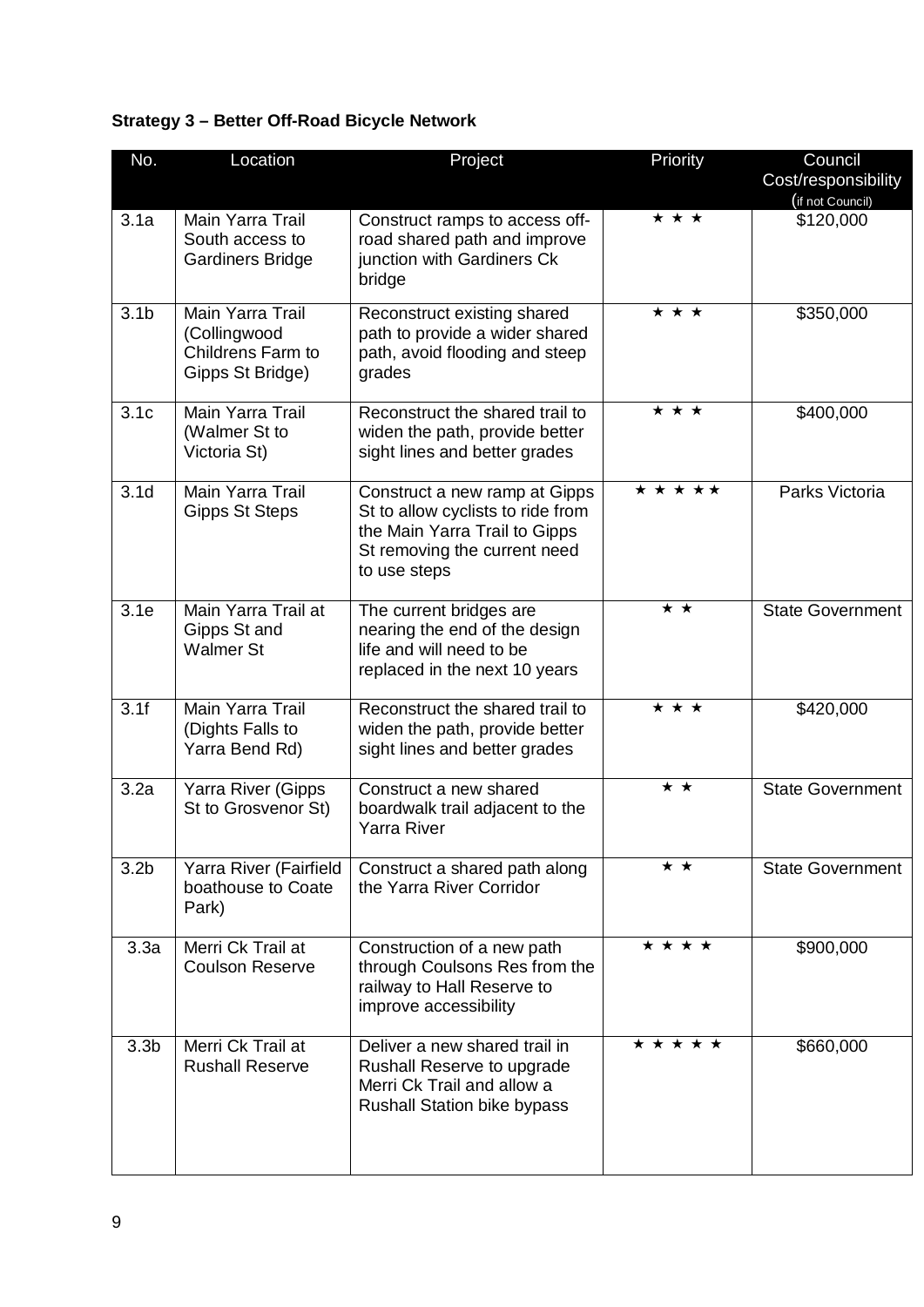| 3.3 <sub>c</sub> | Merri Ck near St<br>Georges Rd                       | Reconstruct the shared trail to<br>widen the path, reduce<br>flooding, provide better sight<br>lines and better grades      | * * * * | \$240,000                                   |
|------------------|------------------------------------------------------|-----------------------------------------------------------------------------------------------------------------------------|---------|---------------------------------------------|
| 3.4              | Darebin Ck Trail                                     | Construct new shared path<br>along Darebin Ck linking the<br>existing Northern Darebin Ck<br>Trail to the Main Yarra Trail. | * * * * | <b>VicRoads</b>                             |
| 3.5              | Yarra River bridge at<br>Church St north             | Construct a new bridge next to<br>the CUB site across the Yarra<br>River                                                    | $\star$ | <b>State Government</b>                     |
| 3.6              | <b>Linear Park</b>                                   | Upgrade shared path lighting                                                                                                | * * *   | \$585,000                                   |
| 3.7              | Strategic municipal<br>corridors (see<br>appendix A) | Work with State Government<br>to deliver its Strategic Cycling<br>Corridors along the following<br>roads:                   |         | <b>State Government</b><br>funding required |
|                  | Main Yarra Trail<br>(Red)                            | Gipps St steps to Fairfield Pipe<br><b>Bridge</b>                                                                           | * *     |                                             |
|                  | Northbank/Gardiner<br>s Ck Corridor<br>(Green)       | MYT from Hoddle St to<br><b>Gardiners Ck</b>                                                                                | * *     |                                             |
|                  | <b>Anniversary Trail</b><br>(Purple)                 | <b>Chandler Hwy</b>                                                                                                         | ★★      |                                             |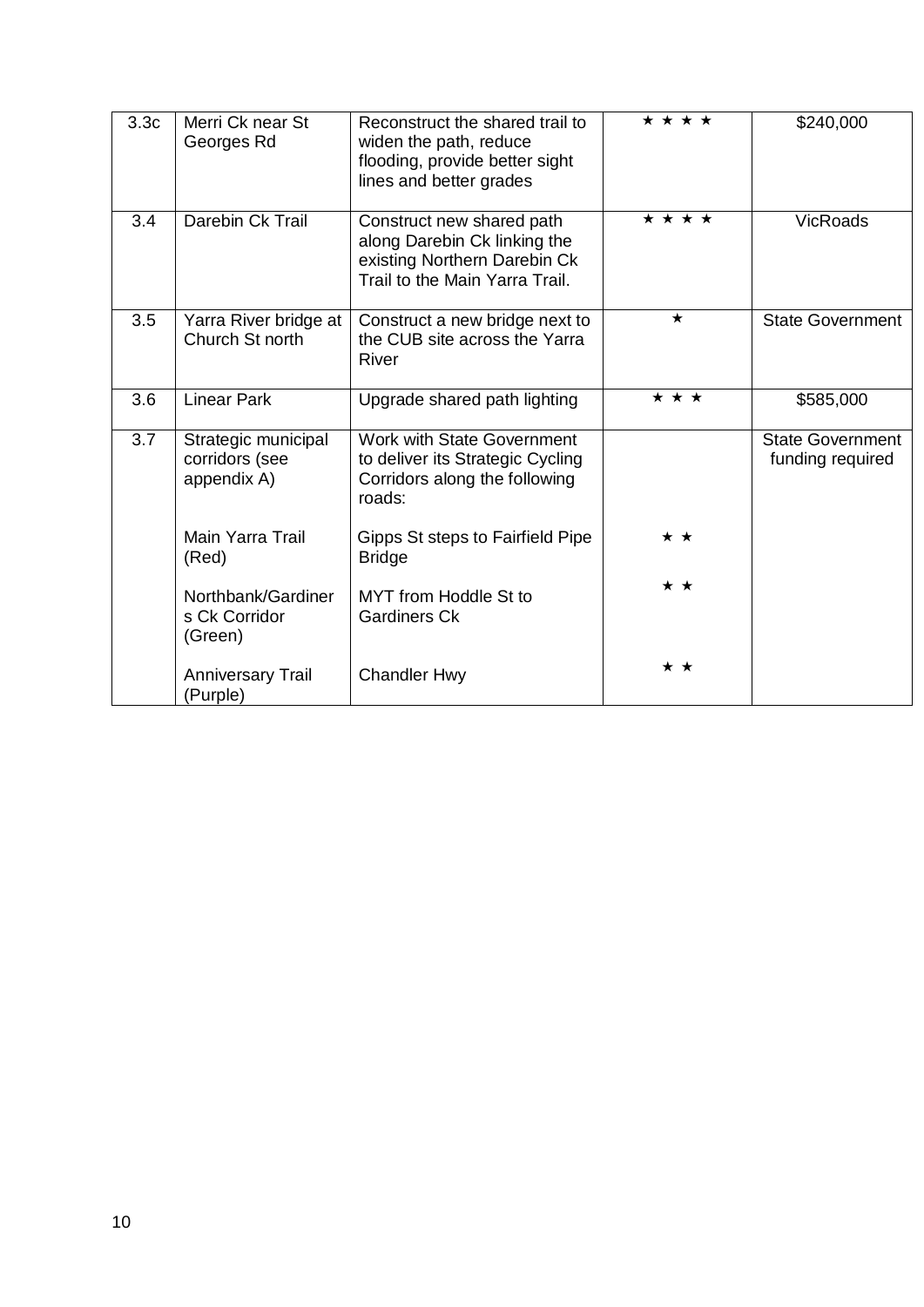## **Strategy 4 – Better Bicycle Network Maintenance**

| No. | Location <sup>1</sup> | Proiect                             | Priority |
|-----|-----------------------|-------------------------------------|----------|
| 4.0 | Whole municipality    | Inspect major bike routes quarterly | ★ ★ ★    |
|     |                       |                                     |          |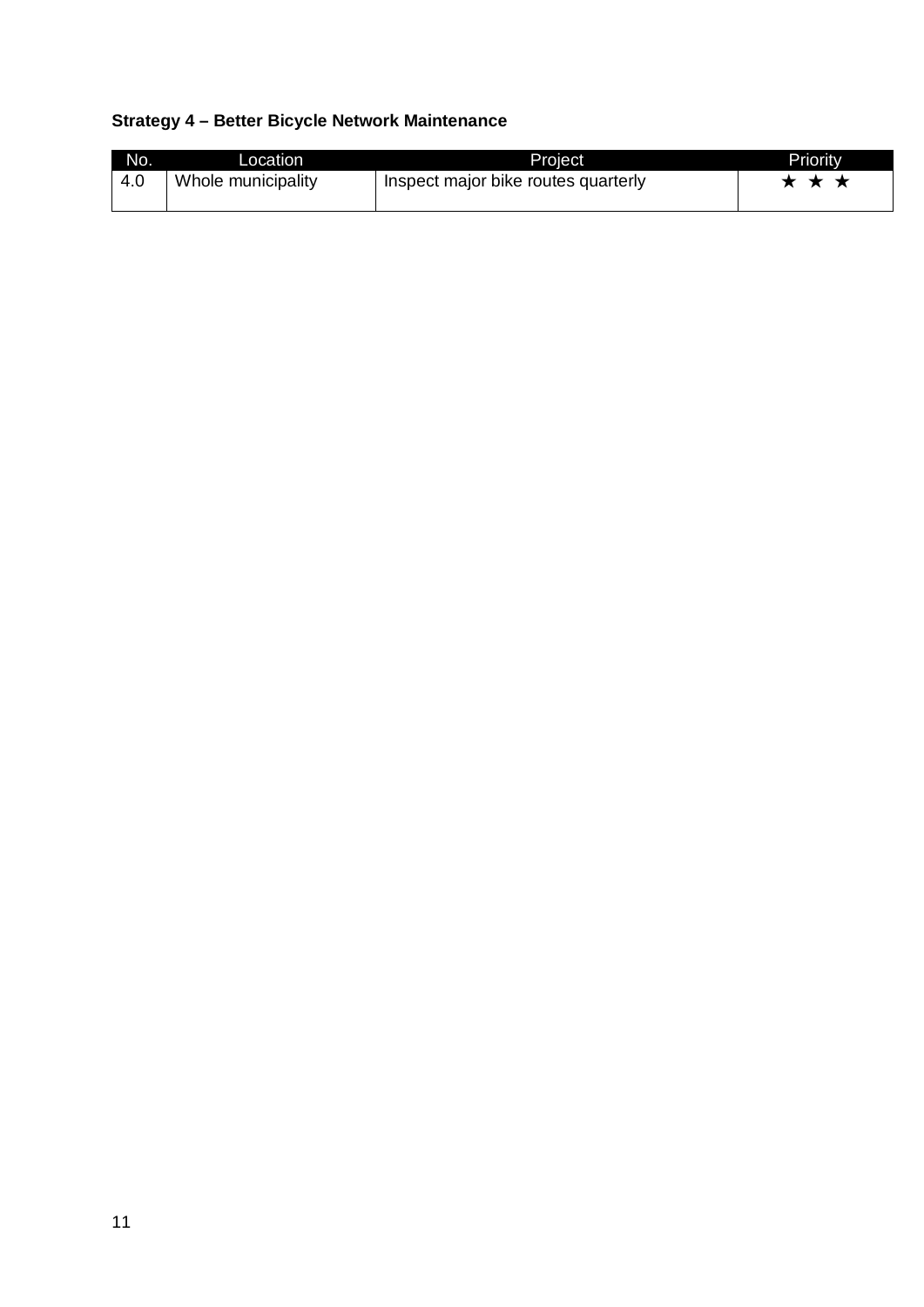#### **Strategy 5 – Better End of Trip Facilities – Bicycle Parking**

| No. | Location           | Project                                                                                                                                                                                                                                                                                                                                     | Priority        |
|-----|--------------------|---------------------------------------------------------------------------------------------------------------------------------------------------------------------------------------------------------------------------------------------------------------------------------------------------------------------------------------------|-----------------|
| 5.0 | Whole municipality | Continue to provide bike parking hoops<br>and/or pole vault hoops in appropriate<br>locations as and when required in line with<br>the Yarra Bike Parking Hierarchy as defined<br>below                                                                                                                                                     | * * * * *       |
| 5.1 | Whole municipality | Continue to provide bike corals in appropriate<br>locations where there is sufficient community<br>support                                                                                                                                                                                                                                  | * *             |
| 5.2 | Whole municipality | Ensure that requirements to provide bike<br>parking as part of new development reflect<br>Yarra's polices and priorities when updating<br>the Planning Scheme<br>Specifically as a minimum all new dwellings<br>to have:<br>1 bike space<br>On-site parking for visitors<br>All commercial buildings to have end of trip<br>bike facilities | * * * * *       |
| 5.3 | Whole municipality | Monitor the demand for bike parking facilities<br>along shopping streets and activity centres in<br>Yarra                                                                                                                                                                                                                                   | $\star$ $\star$ |

#### Bicycle Parking Hierarchy

When delivering bicycle parking facilities in a public place Council Officers will consider the priority hierarchy below when deciding on resource allocation:

- 1. Supermarkets
- 2. Commercial shopping strips
- 3. Community facilities such as libraries, council gyms, pools, etc<br>4. Restaurants, café, bars and pubs near other venues
- 4. Restaurants, café, bars and pubs near other venues<br>5. Education facilities such as tertiary/training institutes.
- 5. Education facilities such as tertiary/training institutes, schools and kindergartens/childcare centres
- 6. Office based businesses
- 7. Industrial based businesses
- 8. Residential areas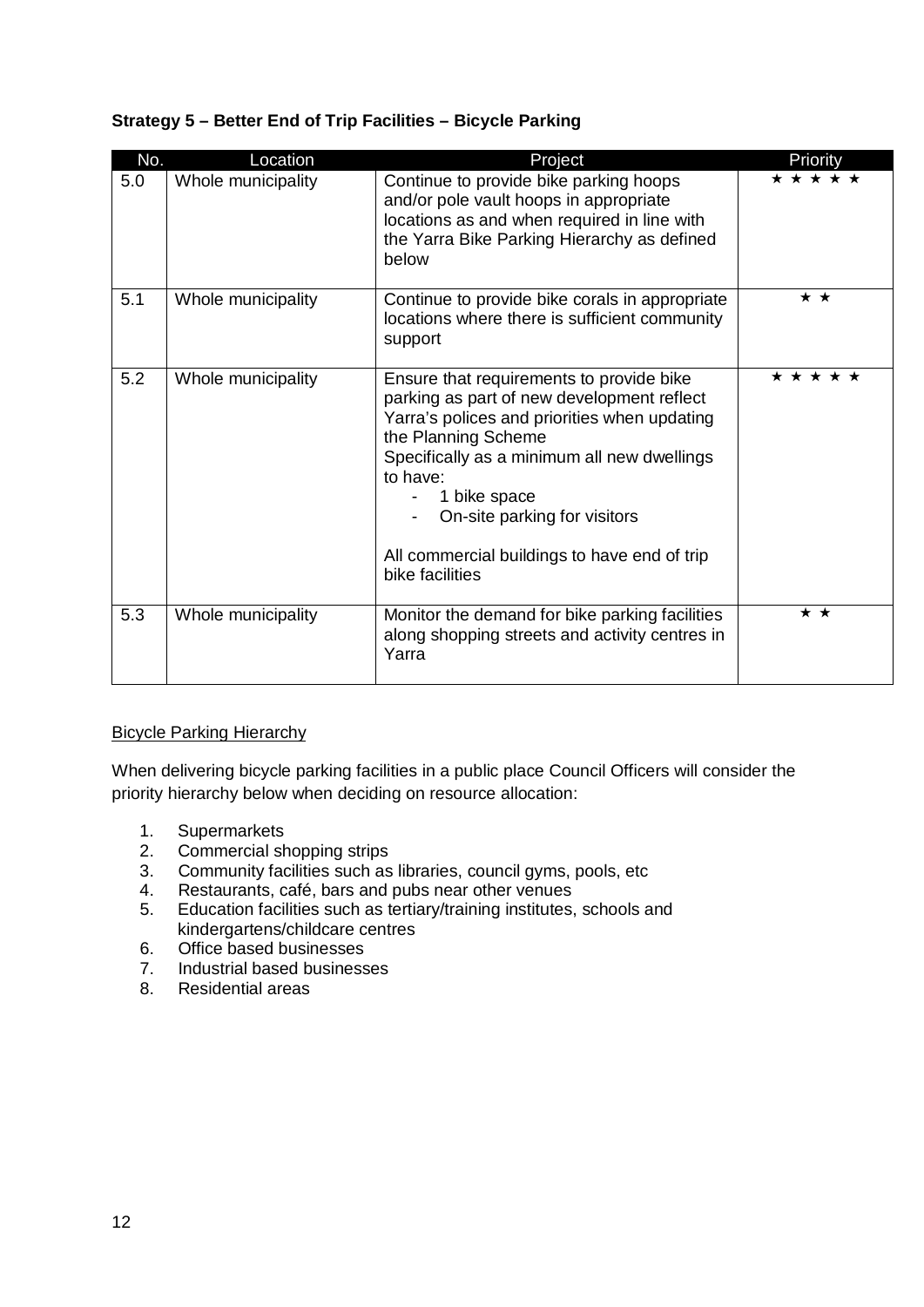#### **Strategy 6 – Better Bicycle Network Accessibility**

| No. | Location           | Project                                                                                 | Priority |
|-----|--------------------|-----------------------------------------------------------------------------------------|----------|
| 6.0 | Whole municipality | Prepare an annual update for noting on<br>progress with delivery of bike infrastructure |          |

#### **Strategy 7 – Better Bicycle Safety by Reducing Conflict**

| No. | Location           | Project                                                                                                                             | Priority |
|-----|--------------------|-------------------------------------------------------------------------------------------------------------------------------------|----------|
| 7.0 | Whole municipality | Produce and distribute educational material<br>using various forms of media to raise<br>awareness of cyclists, rights and etiquette | ★★       |
| 7.1 | Whole municipality | Analyse CrashStat data and apply for<br>Blackspot funding where available                                                           | * * * *  |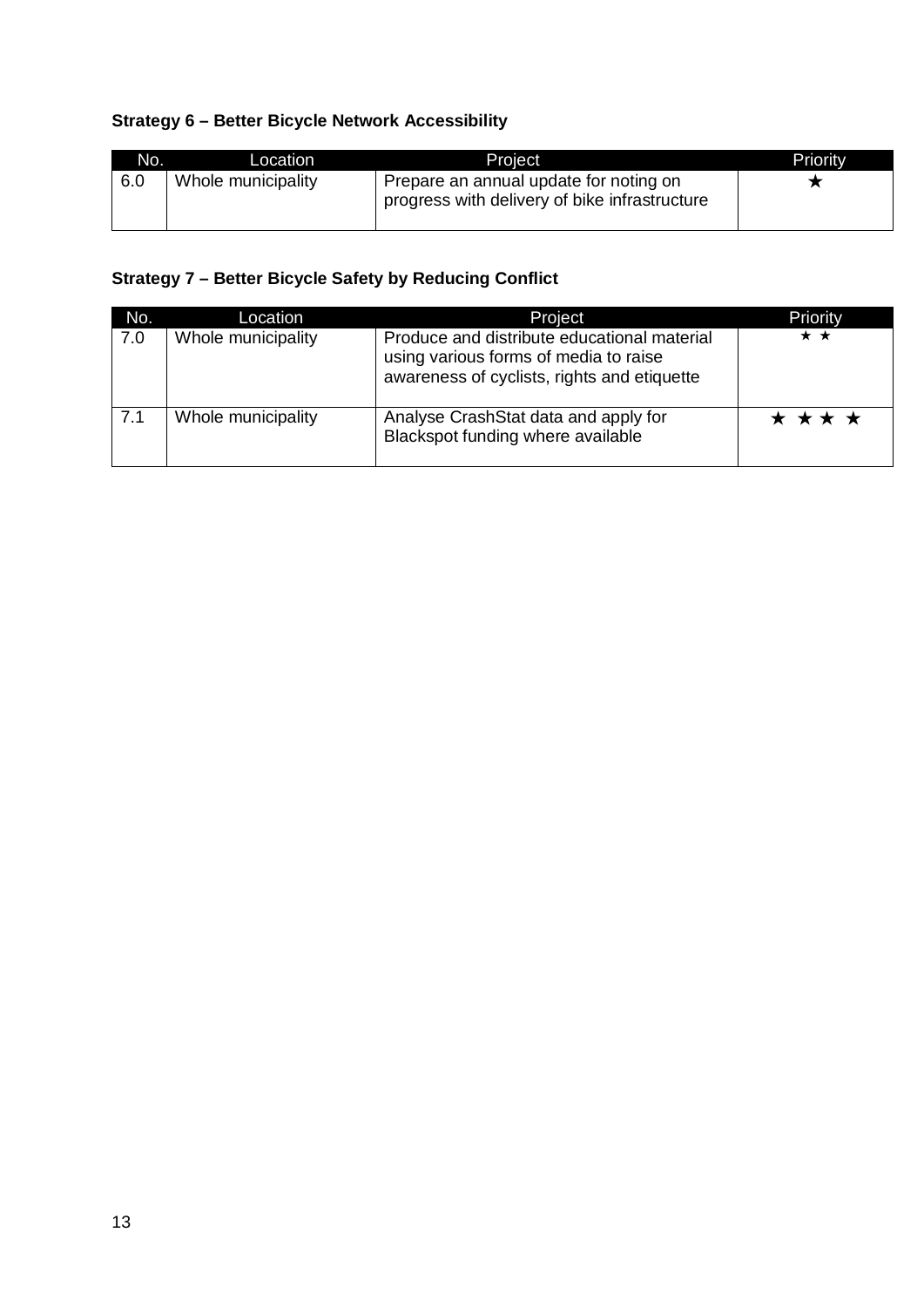## **Strategy 8 – Better Council Use of Bicycles**

| No. | Location                      | Project                                                                                                                                                                                                                                                      | <b>Council Priority</b> |
|-----|-------------------------------|--------------------------------------------------------------------------------------------------------------------------------------------------------------------------------------------------------------------------------------------------------------|-------------------------|
| 8.0 | Council<br>buildings/property | Continue to encourage Council staff to travel<br>to and from and during work via bikes<br>through the following activities:<br>Providing high quality secure bike parking<br>facilities at Council workplaces (at least<br>60% floor mounted hoops)          | * * * * *               |
|     |                               | Providing high quality, showering, clothes<br>storage and drying facilities at Council<br>workplaces<br>The above facilities will as a minimum need<br>to have the capacity to accommodate a 25%<br>bike staff mode share as per the stated Yarra<br>target. |                         |
|     |                               | Continuing to provide staff with optional<br>bike safety training                                                                                                                                                                                            |                         |
|     |                               | Providing basic maintenance and other<br>equipment for use by Council staff to<br>include bike pumps, spare lights, spare hi<br>vis vests, tools and helmets etc                                                                                             |                         |
|     |                               | Continual promotion and expansion of the<br>E-Bike fleet                                                                                                                                                                                                     |                         |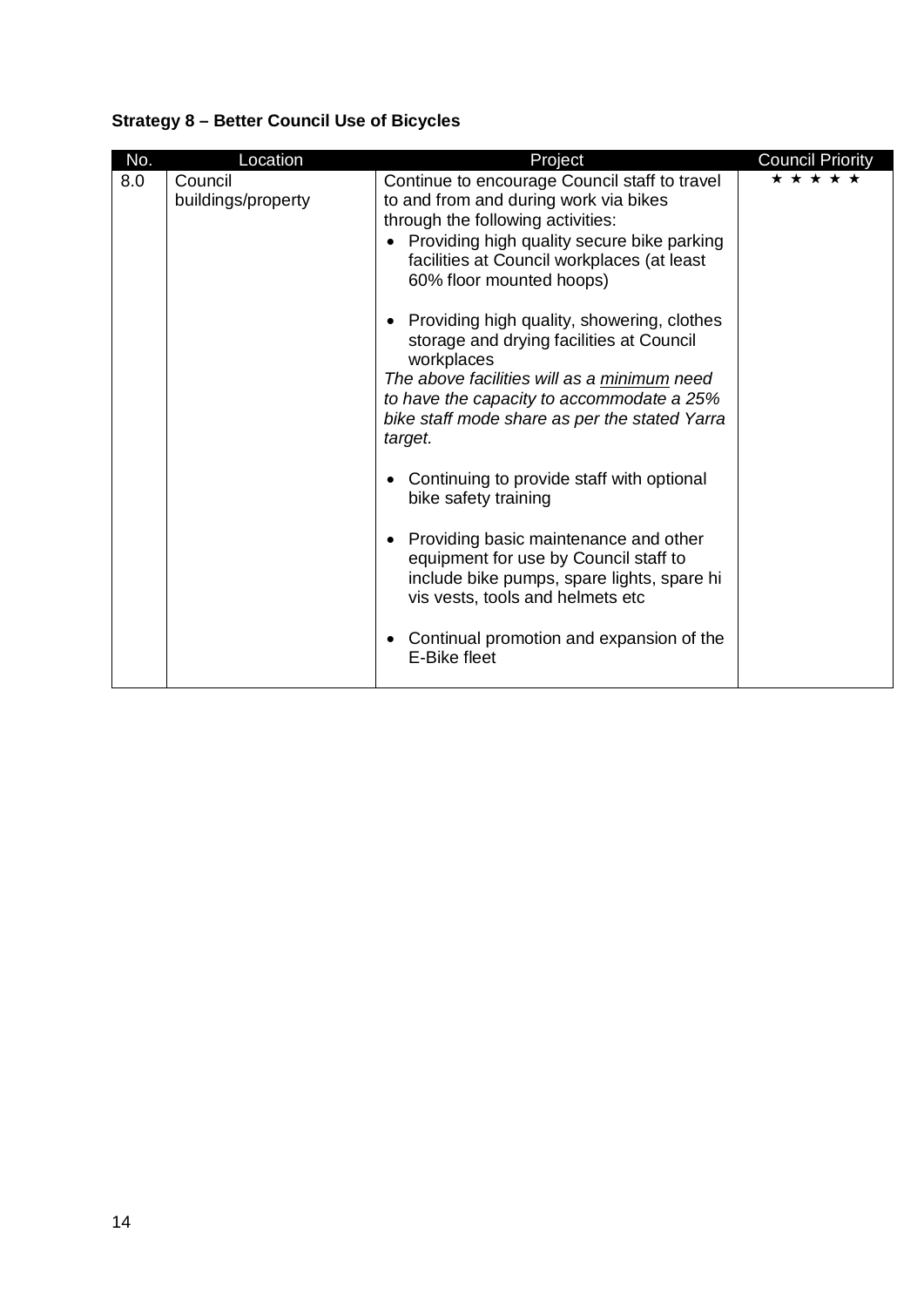| No. | Location           | Project                                                                                                                                                  | Priority            |
|-----|--------------------|----------------------------------------------------------------------------------------------------------------------------------------------------------|---------------------|
| 9.0 | Whole municipality | Continue to promote and run ride to work day                                                                                                             | * * *               |
| 9.1 | Whole municipality | Continue to run programs that encourage<br>children to ride to school such as<br>Ride2School day, Yarra WoW and Yarra<br>Active <sub>8</sub>             | $\star \star \star$ |
| 9.2 | Whole municipality | Continue to facilitate any PTV proposals to<br>provide additional bike share pods in Yarra                                                               | $\star$             |
| 9.3 | Whole municipality | Continue to encourage delivery of bike -<br>related programs in Yarra through the<br>Community Strengthening stream of the<br><b>Yarra Annual Grants</b> | * *                 |
| 9.4 | Whole municipality | Continue to update and reprint Yarra<br>TravelSmart Map to publicise the cycle<br>network                                                                | * * *               |

## **Strategy 9 – Better Recruitment and Retention of Cyclists**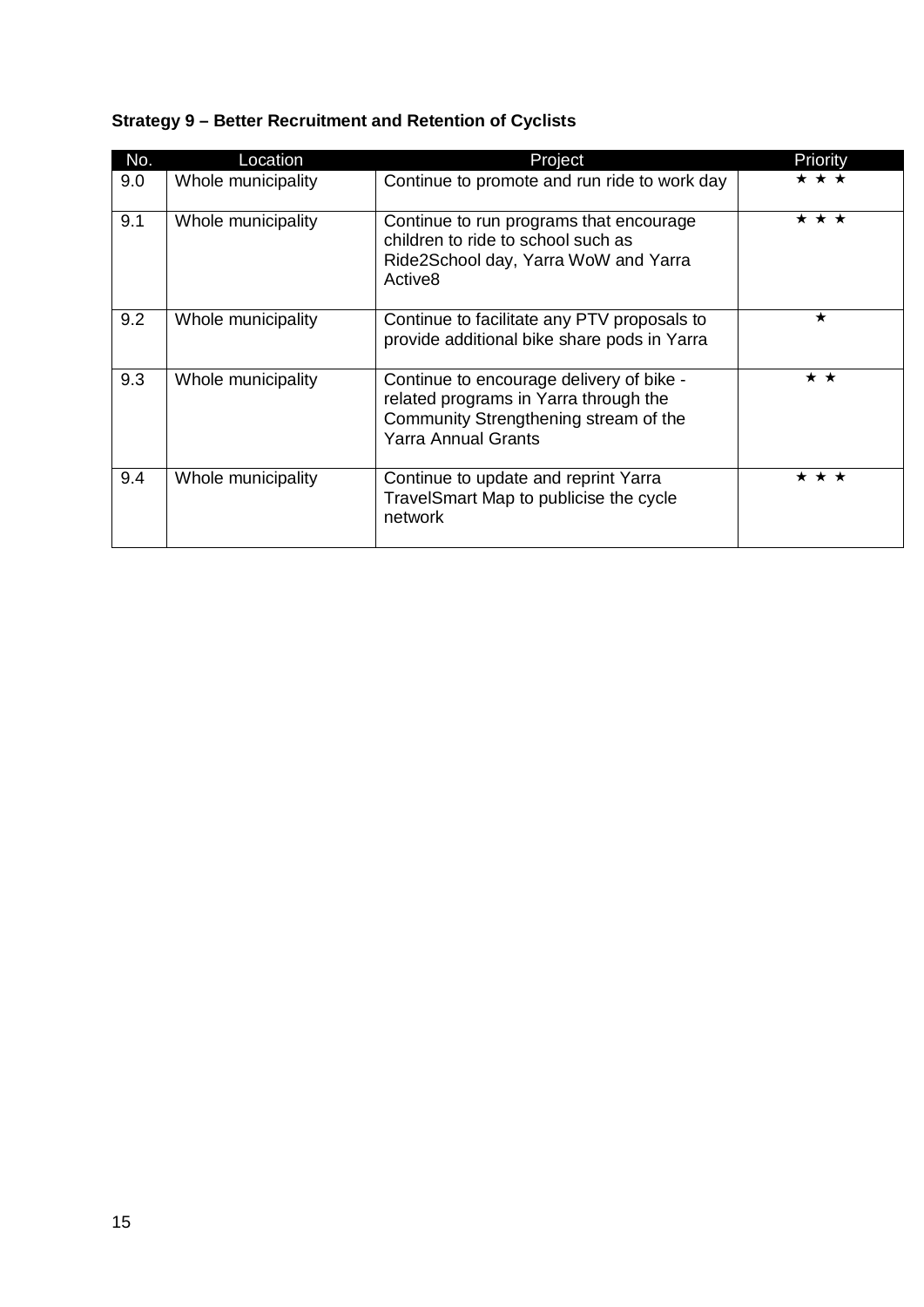## **Strategy 10 – Better Policies**

| No.  | Location                  | Project                                                                                                                                                                                                                                                                                                                                                                                                                   | Priority  |
|------|---------------------------|---------------------------------------------------------------------------------------------------------------------------------------------------------------------------------------------------------------------------------------------------------------------------------------------------------------------------------------------------------------------------------------------------------------------------|-----------|
| 10.0 | <b>Whole Municipality</b> | Continue to hold a Sustainable Design<br>category as part of the Yarra sustainability<br>awards to recognise developers who provide<br>best practice facilities for cyclists                                                                                                                                                                                                                                              | * *       |
| 10.1 | <b>Whole Municipality</b> | Ensure that the Yarra policy of encouraging<br>cycling is fully embraced as part of the Yarra<br>Planning Scheme update. This will include:<br>A mandatory requirement for significant<br>$\bullet$<br>amounts of bike parking at new<br>developments<br>Ensuring that developer contributions are<br>$\bullet$<br>secured to enable Council to deliver off<br>site bike hoops and other facilities on<br>Yarra's streets | * * * * * |
| 10.2 | <b>Whole Municipality</b> | Ensure that measures that encourage cycling<br>by addressing actual and perceived safety<br>issues are considered fully as part of the<br>Yarra Road Safety Strategy and place<br>making activities                                                                                                                                                                                                                       | * * * * * |
| 10.3 | <b>Whole Municipality</b> | Ensure that opportunities to improve facilities<br>for existing and potential cyclists are explored<br>fully as part of any major State led<br>infrastructure proposals in Yarra including<br>Chandler Hwy Upgrade, Streamlining Hoddle<br>St and tram stop upgrades                                                                                                                                                      | * * * * * |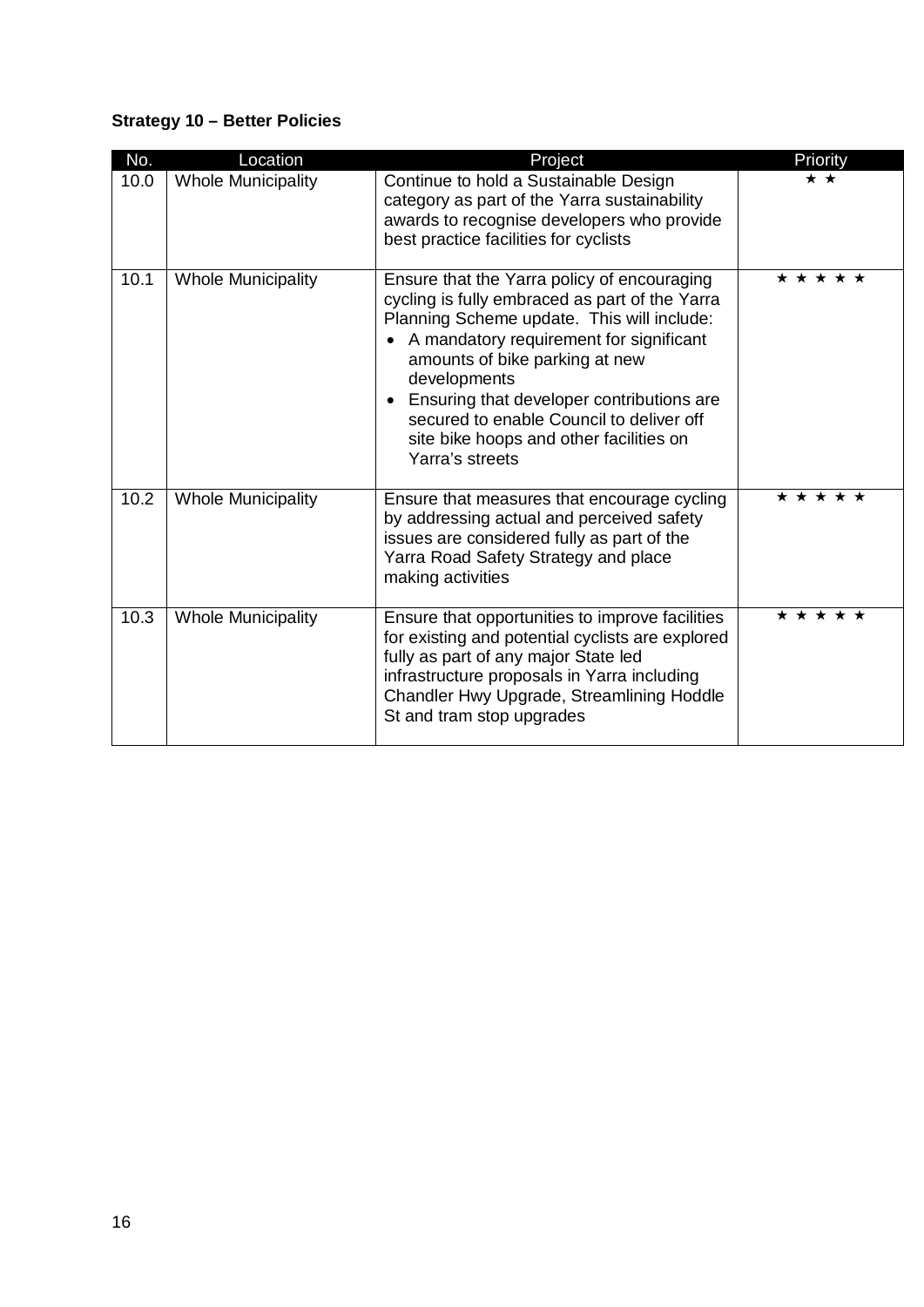## **Strategy 11 – Better Innovation and Relationships**

| No.  | Location                  | Project                                                                                                                             | Priority  |
|------|---------------------------|-------------------------------------------------------------------------------------------------------------------------------------|-----------|
| 11.0 | <b>Whole Municipality</b> | Continue to hold Bicycle Advisory Committee<br>meetings six times per year                                                          | * * * * * |
| 11.1 | <b>Whole Municipality</b> | Continue to work closely with State<br>Government bodies that play a role in funding<br>and/or delivering cycle facilities in Yarra | * * * * * |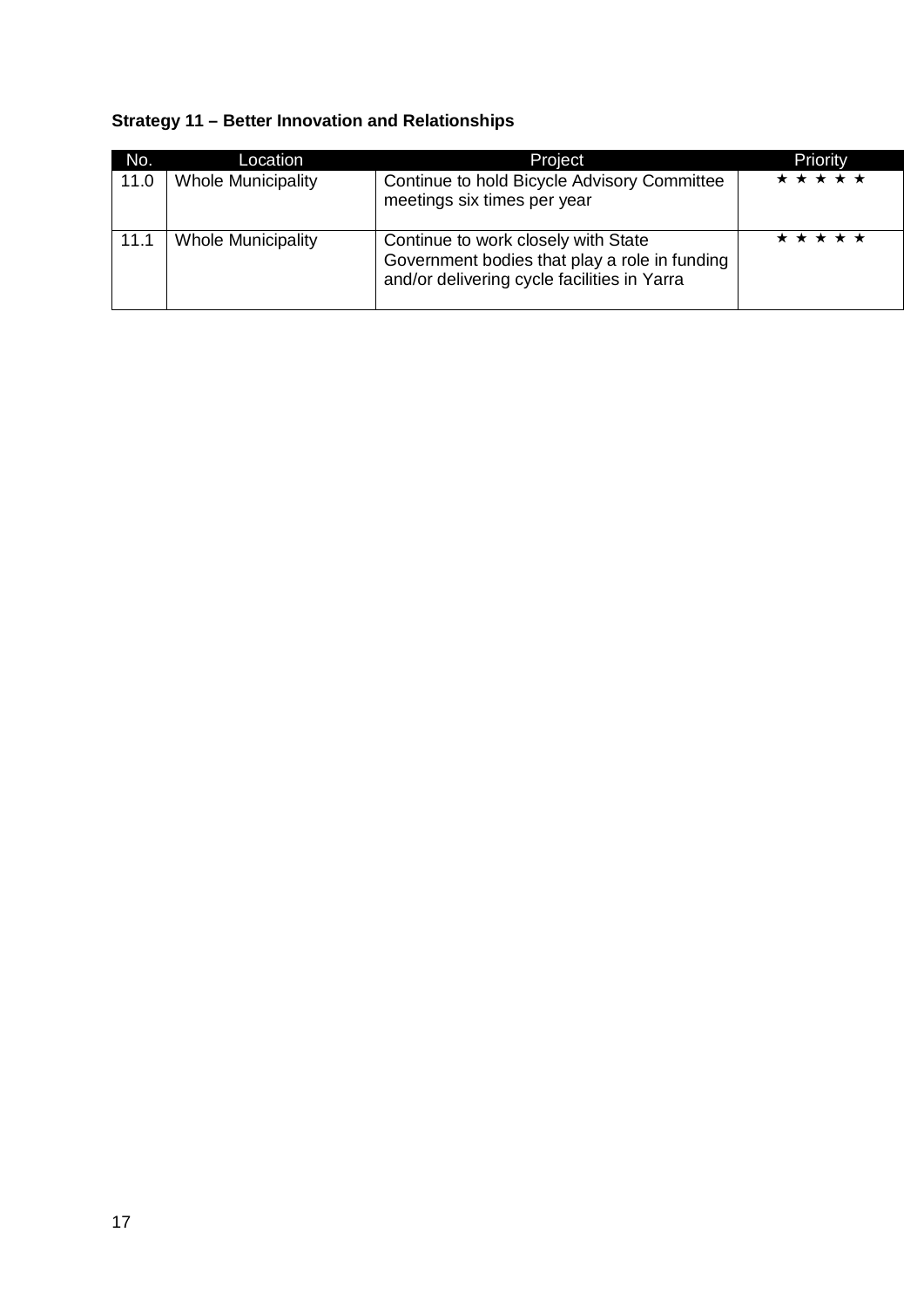## **APPENDIX A: Strategic Municipal Corridors (Victorian Cycling Strategy)**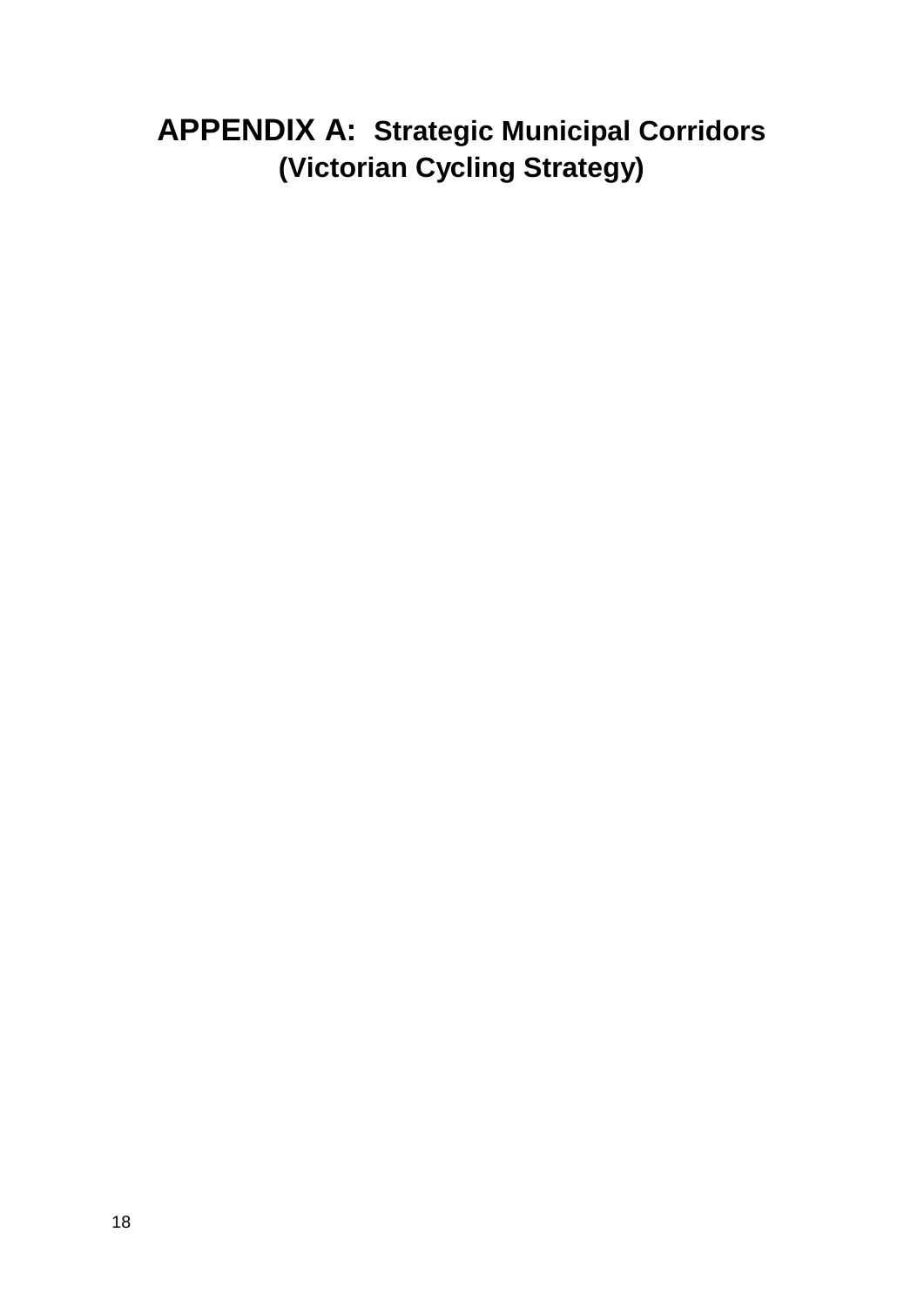## **Strategic Municipal Corridors (Victorian Cycling Strategy)**